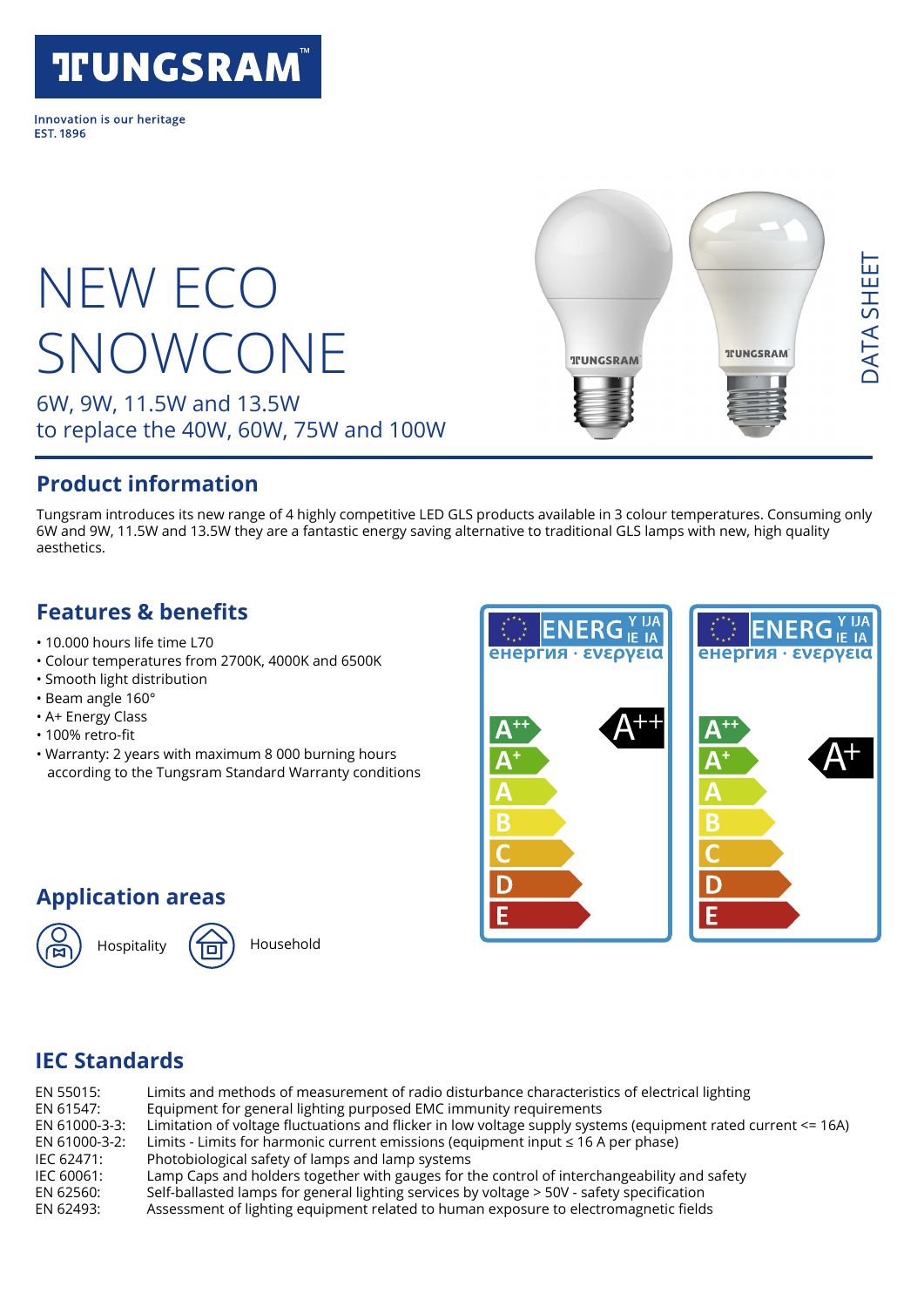#### **Specification summary**

| Product<br>Code    | Product<br>code<br><b>Direct</b><br>Shipment | Product<br>Description        | Dimm.     | Nominal/<br>Rated<br>Power<br>(W) | Repl<br>Watt<br>(W) | Cap/<br>Base | Rated<br>Beam<br>Angle (°) | Rated<br>Lumens<br>(lm) | Nominal/Nominal/Nominal/<br>Life (L70/<br><b>B50</b><br>hours) | CCT<br>(K) | <b>WEC</b><br>(kWh/<br>1000h) | EEC   | Pack<br>Qty |
|--------------------|----------------------------------------------|-------------------------------|-----------|-----------------------------------|---------------------|--------------|----------------------------|-------------------------|----------------------------------------------------------------|------------|-------------------------------|-------|-------------|
| <b>Single Pack</b> |                                              |                               |           |                                   |                     |              |                            |                         |                                                                |            |                               |       |             |
| 93104784           | 93104785                                     | LED ECO A60 6W 827 E27 TU     | No        | 6.0                               | 40                  | E27          | 160                        | 470                     | 10 000                                                         | 2700       | 6.0                           | A+    | 12          |
| 93104728           | 93104729                                     | LED ECO A60 6W 827 B22 TU     | No        | 6.0                               | 40                  | <b>B22</b>   | 160                        | 470                     | 10 000                                                         | 2700       | 6.0                           | A+    | 12          |
| 93107035           | 93107036                                     | LED ECO A60 6W 840 E27 TU     | No        | 6.0                               | 40                  | E27          | 160                        | 500                     | 10 000                                                         | 4000       | 6.0                           | A+    | 12          |
| 93107032           | 93107033                                     | LED ECO A60 6W 840 B22 TU     | No        | 6.0                               | 40                  | <b>B22</b>   | 160                        | 500                     | 10 000                                                         | 4000       | 6.0                           | A+    | 12          |
| 93104786           | 93104787                                     | LED ECO A60 6W 865 E27 TU     | No        | 6.0                               | 40                  | E27          | 160                        | 500                     | 10 000                                                         | 6500       | 6.0                           | $A+$  | 12          |
| 93104730           | 93104731                                     | LED ECO A60 6W 865 B22 TU     | No        | 6.0                               | 40                  | <b>B22</b>   | 160                        | 500                     | 10 000                                                         | 6500       | 6.0                           | A+    | 12          |
| 93104788           | 93104789                                     | LED ECO A60 9W 827 E27 TU     | No        | 9.0                               | 60                  | E27          | 160                        | 810                     | 10 000                                                         | 2700       | 9.0                           | $A+$  | 12          |
| 93104732           | 93104733                                     | LED ECO A60 9W 827 B22 TU     | No        | 9.0                               | 60                  | <b>B22</b>   | 160                        | 810                     | 10 000                                                         | 2700       | 9.0                           | A+    | 12          |
| 93107047           | 93107048                                     | LED ECO A60 9W 840 E27 TU     | No        | 9.0                               | 60                  | E27          | 160                        | 850                     | 10 000                                                         | 4000       | 9.0                           | $A+$  | 12          |
| 93107044           | 93107045                                     | LED ECO A60 9W 840 B22 TU     | No        | 9.0                               | 60                  | <b>B22</b>   | 160                        | 850                     | 10 000                                                         | 4000       | 9.0                           | A+    | 12          |
| 93104790           | 93104791                                     | LED ECO A60 9W 865 E27 TU     | <b>No</b> | 9.0                               | 60                  | E27          | 160                        | 850                     | 10 000                                                         | 6500       | 9.0                           | $A+$  | 12          |
| 93104734           | 93104735                                     | LED ECO A60 9W 865 B22 TU     | No        | 9.0                               | 60                  | <b>B22</b>   | 160                        | 850                     | 10 000                                                         | 6500       | 9.0                           | A+    | 12          |
| 93104792           | 93104793                                     | LED ECO A60 11.5W 827 E27 TU  | No        | 11.5                              | 75                  | E27          | 160                        | 1055                    | 10 000                                                         | 2700       | 12.0                          | A+    | 12          |
| 93104776           | 93104777                                     | LED ECO A60 11.5W 827 B22 TU  | No        | 11.5                              | 75                  | <b>B22</b>   | 160                        | 1055                    | 10 000                                                         | 2700       | 12.0                          | A+    | 12          |
| 93106283           | 93106284                                     | LED ECO A60 11.5W 840 E27 TU  | No        | 11.5                              | 75                  | E27          | 160                        | 1150                    | 10 000                                                         | 4000       | 12.0                          | A+    | 12          |
| 93106280           | 93106281                                     | LED ECO A60 11.5W 840 B22 TU  | No        | 11.5                              | 75                  | <b>B22</b>   | 160                        | 1150                    | 10 000                                                         | 4000       | 12.0                          | $A+$  | 12          |
| 93104794           | 93104795                                     | LED ECO A60 11.5W 865 E27 TU  | No        | 11.5                              | 75                  | E27          | 160                        | 1150                    | 10 000                                                         | 6500       | 12.0                          | $A+$  | 12          |
| 93104778           | 93104779                                     | LED ECO A60 11.5W 865 B22 TU  | No        | 11.5                              | 75                  | <b>B22</b>   | 160                        | 1150                    | 10 000                                                         | 6500       | 12.0                          | A+    | 12          |
| 93104796           | 93104797                                     | LED ECO A60 13.5W 827 E27 TU  | No        | 13.5                              | 100                 | E27          | 160                        | 1521                    | 10 000                                                         | 2700       | 14.0                          | $A+$  | 12          |
| 93104780           | 93104781                                     | LED ECO A60 13.5W 827 B22 TU  | No        | 13.5                              | 100                 | <b>B22</b>   | 160                        | 1521                    | 10 000                                                         | 2700       | 14.0                          | $A+$  | 12          |
| 93107024           | 93107025                                     | LED ECO A60 13.5W 840 E27 TU  | No        | 13.5                              | 100                 | E27          | 160                        | 1600                    | 10 000                                                         | 4000       | 14.0                          | $A++$ | 12          |
| 93107021           | 93107022                                     | LED ECO A60 13.5W 840 B22 TU  | <b>No</b> | 13.5                              | 100                 | <b>B22</b>   | 160                        | 1600                    | 10 000                                                         | 4000       | 14.0                          | $A++$ | 12          |
| 93104798           | 93104799                                     | LED ECO A60 13.5W 865 E27 TU  | No        | 13.5                              | 100                 | E27          | 160                        | 1600                    | 10 000                                                         | 6500       | 14.0                          | $A++$ | 12          |
| 93104782           | 93104783                                     | LED ECO A60 13.5W 865 B22 TU  | No        | 13.5                              | 100                 | <b>B22</b>   | 160                        | 1600                    | 10 000                                                         | 6500       | 14.0                          | $A++$ | 12          |
|                    | <b>Twin Pack</b>                             |                               |           |                                   |                     |              |                            |                         |                                                                |            |                               |       |             |
| 93109838           |                                              | LED ECO A60 9W 827 B22 TU 2BX | <b>No</b> | 9.0                               | 60                  | <b>B22</b>   | 160                        | 810                     | 10 000                                                         | 2700       | 9.0                           | $A+$  | 8           |
| 93109839           |                                              | LED ECO A60 9W 827 E27 TU 2BX | <b>No</b> | 9.0                               | 60                  | E27          | 160                        | 810                     | 10 000                                                         | 2700       | 9.0                           | $A+$  | 8           |
|                    |                                              |                               |           |                                   |                     |              |                            |                         |                                                                |            |                               |       |             |

#### **Common attributes**

- Colour Rendering Index > 80
- Input Voltage: 220-240V
- Warm up time: Instant on
- Life time L70 10 000 hours
- Power factor: >0.5
- Ambient temperature range -20° C to +40° C
- Line Freq: 50/60Hz
- Switching Cycle 50 000 times
- Color consistency < 6 SDCM

#### **Operation and maintenance**

- Store and use the lamps the same way as traditional lamps.
- Check your fixtures are properly wired and don't deliver voltage spike to lamps causing overheating/failure.
- Lamps should be kept free from contamination.
- Good condition of the lamp-holder contacts is important to ensure proper operation of lamp.
- Ensure lamp is cool before removing.
- Switch off mains supply before installing/removing lamp.
- Not for use in totally enclosed recessed fixtures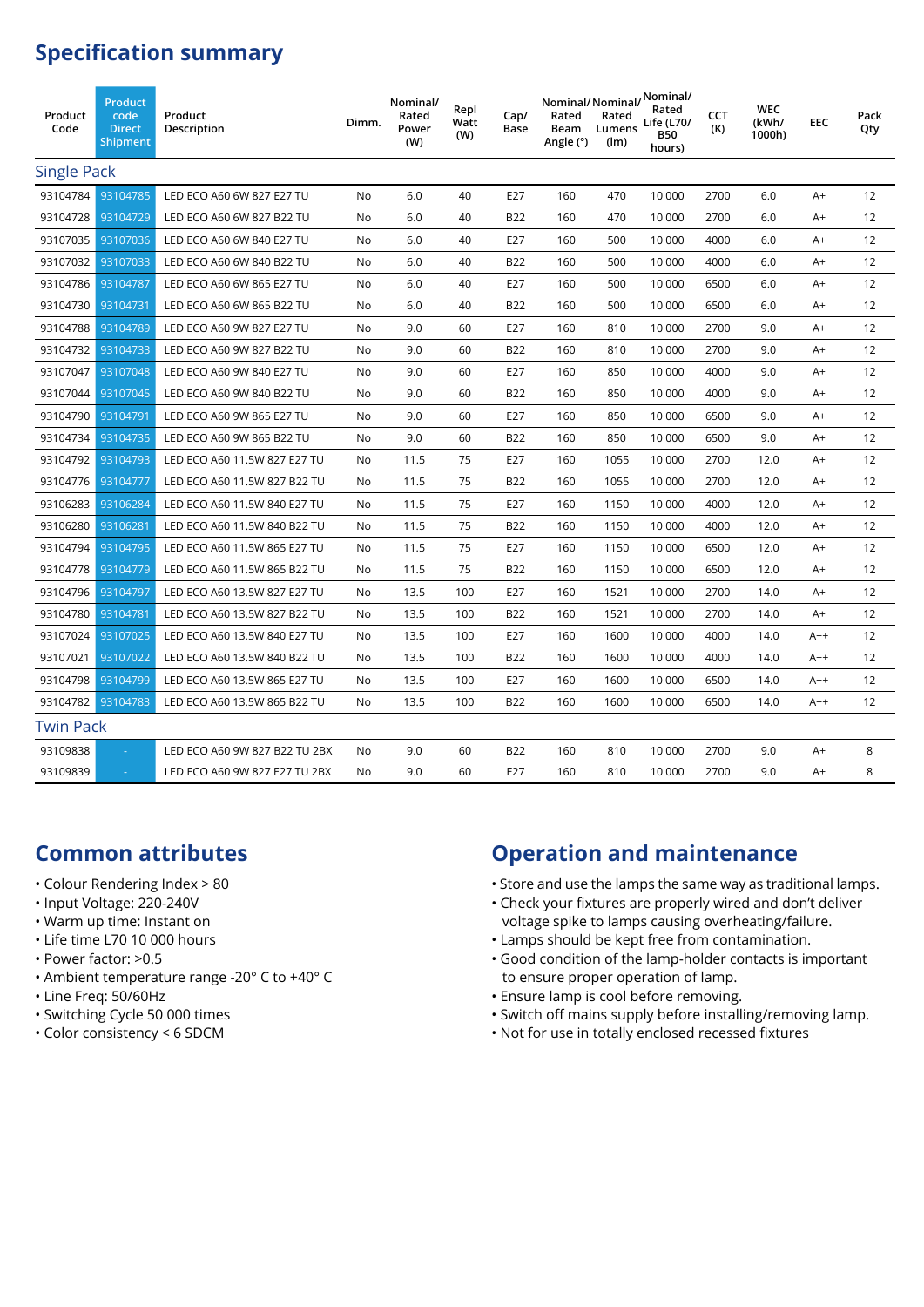### **Recommended operation Fackaging image by EX Packaging image**

Ths Max for L70 105° C Ths Max for B50 105° C

#### Thermal test point





#### **Dimensions (mm)**



6W and 9W E27 11.5W and 13.5W E27 6W and 9W B22 11.5W and 13.5W B22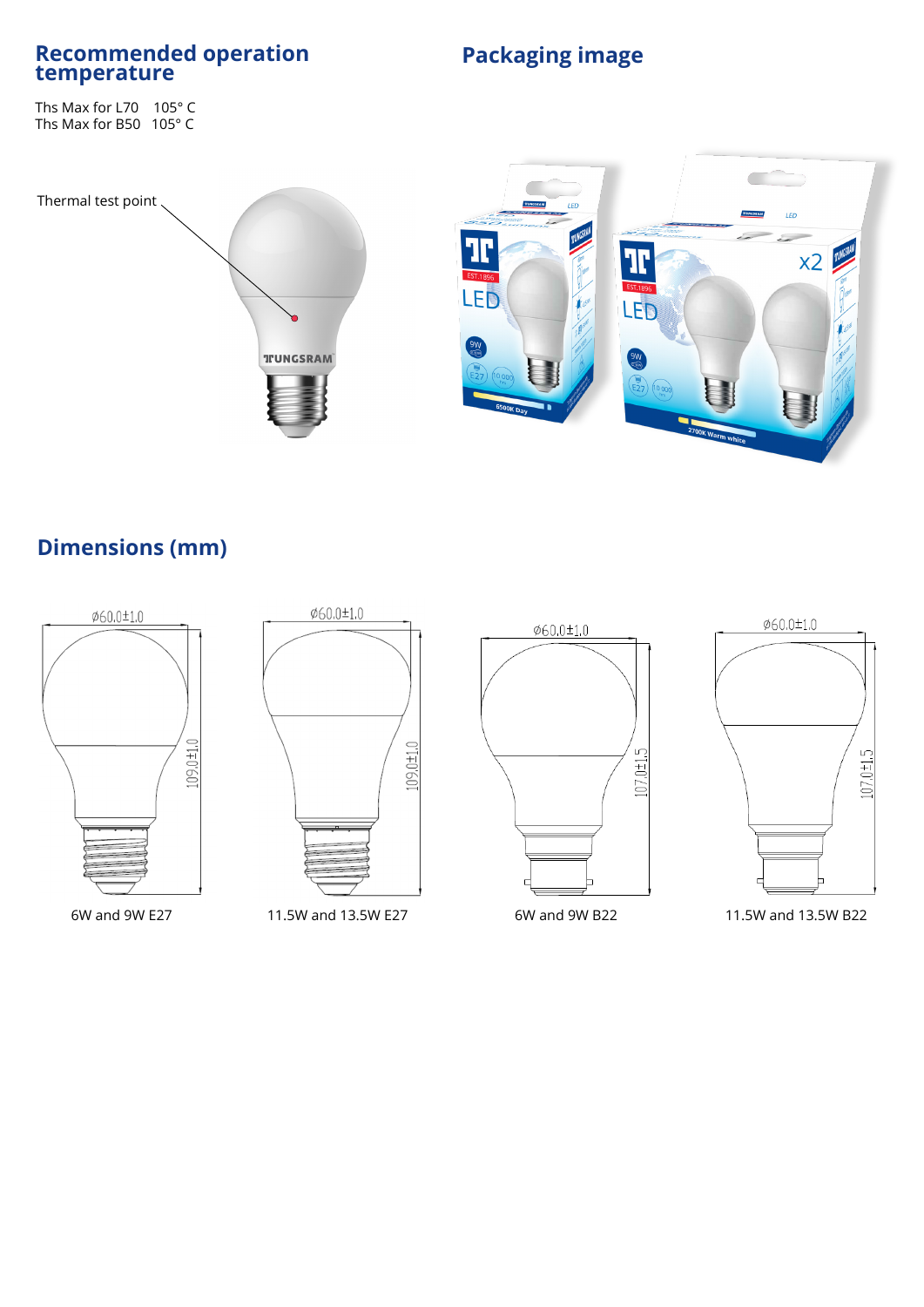### **Spectral distributions**





11.5W 2700K





11.5W 4000K



6W 2700K 9W 2700K



13.5W 2700K



9W 4000K



13.5W 4000K